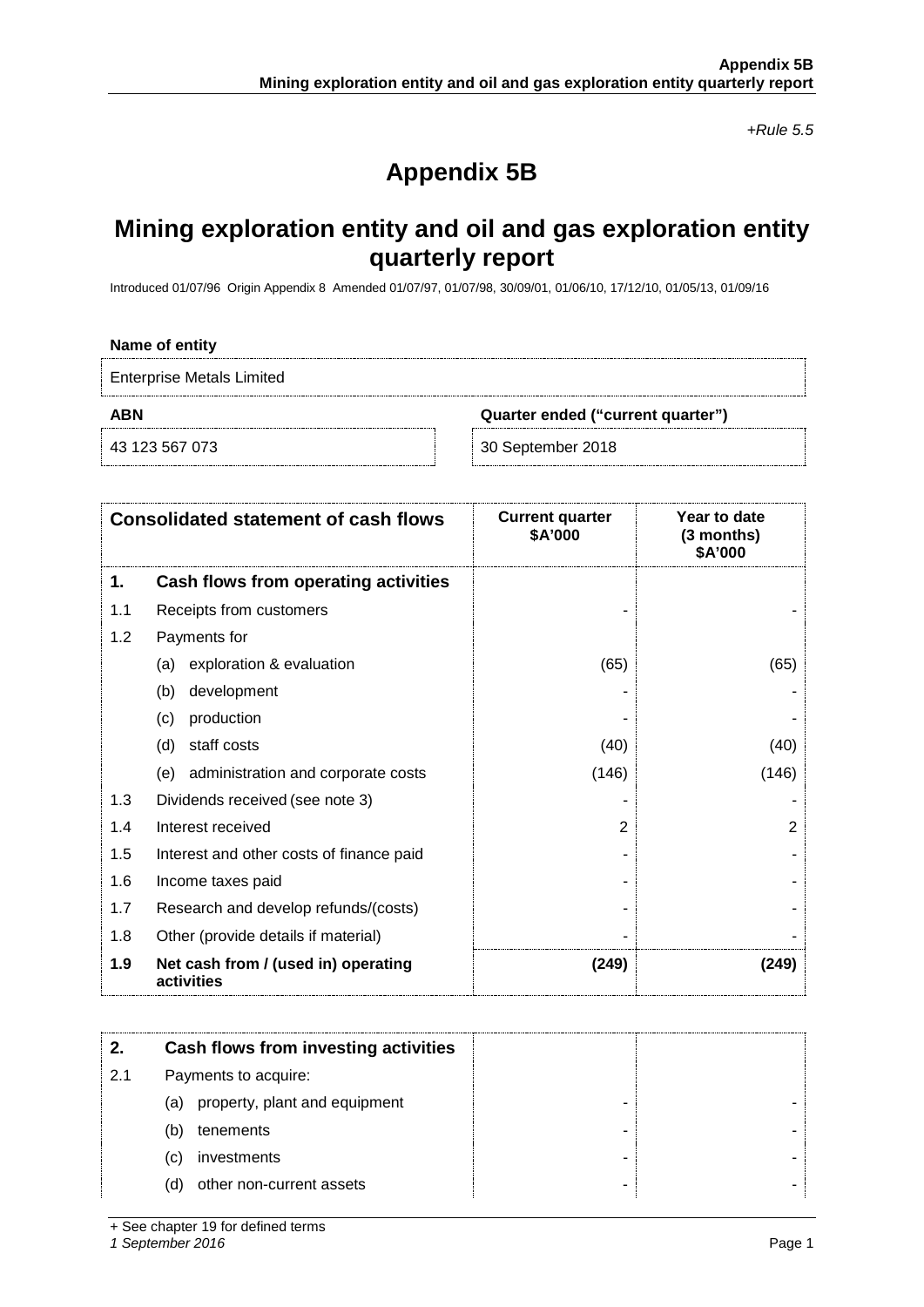### **Appendix 5B Mining exploration entity and oil and gas exploration entity quarterly report**

|               | <b>Consolidated statement of cash flows</b>       | <b>Current quarter</b><br>\$A'000 | Year to date<br>$(3$ months)<br><b>\$A'000</b> |
|---------------|---------------------------------------------------|-----------------------------------|------------------------------------------------|
| $2.2^{\circ}$ | Proceeds from the disposal of:                    |                                   |                                                |
|               | property, plant and equipment<br>(a)              |                                   |                                                |
|               | tenements (see item 10)<br>(b)                    |                                   |                                                |
|               | investments<br>(c)                                |                                   |                                                |
|               | other non-current assets<br>(d)                   |                                   |                                                |
| 2.3           | Cash flows from loans to other entities           |                                   |                                                |
| 2.4           | Dividends received (see note 3)                   |                                   |                                                |
| 2.5           | Other (provide details if material)               |                                   |                                                |
| 2.6           | Net cash from / (used in) investing<br>activities |                                   |                                                |

| 3.   | <b>Cash flows from financing activities</b>                                    |      |      |
|------|--------------------------------------------------------------------------------|------|------|
| 3.1  | Proceeds from issues of shares                                                 | 504  | 504  |
| 3.2  | Proceeds from issue of convertible notes                                       |      |      |
| 3.3  | Proceeds from exercise of share options                                        |      |      |
| 3.4  | Transaction costs related to issues of<br>shares, convertible notes or options | (20) | (20) |
| 3.5  | Proceeds from borrowings                                                       |      |      |
| 3.6  | Repayment of borrowings                                                        |      |      |
| 3.7  | Transaction costs related to loans and<br>borrowings                           |      |      |
| 3.8  | Dividends paid                                                                 |      |      |
| 3.9  | Other (provide details if material)                                            |      |      |
| 3.10 | Net cash from / (used in) financing<br>activities                              | 484  | 484  |

| 4.  | Net increase / (decrease) in cash and<br>cash equivalents for the period |       |      |
|-----|--------------------------------------------------------------------------|-------|------|
| 4.1 | Cash and cash equivalents at beginning of<br>period                      | 216   | 216  |
| 4.2 | Net cash from / (used in) operating<br>activities (item 1.9 above)       | (249) | 249) |
| 4.3 | Net cash from / (used in) investing activities<br>(item 2.6 above)       |       |      |
| 4.4 | Net cash from / (used in) financing activities<br>item 3.10 above)       | 484   | 484  |
| 4.5 | Effect of movement in exchange rates on<br>cash held                     |       |      |
| 4.6 | Cash and cash equivalents at end of<br>period                            | 451   | 451  |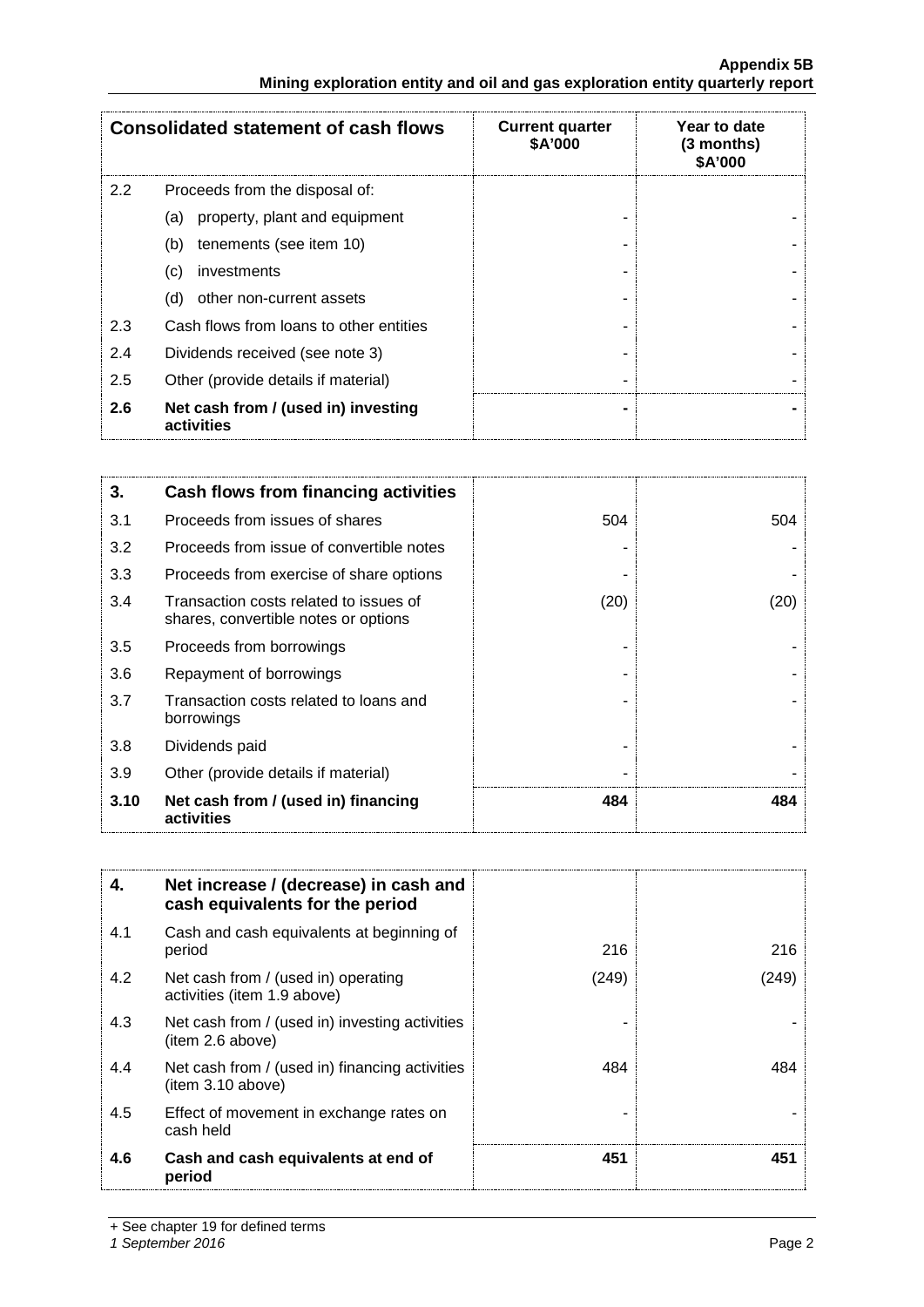| 5.  | Reconciliation of cash and cash<br>equivalents<br>at the end of the quarter (as shown in the<br>consolidated statement of cash flows) to the<br>related items in the accounts | <b>Current quarter</b><br>\$A'000 | <b>Previous quarter</b><br>\$A'000 |
|-----|-------------------------------------------------------------------------------------------------------------------------------------------------------------------------------|-----------------------------------|------------------------------------|
| 5.1 | Bank balances                                                                                                                                                                 | 451                               | 216.                               |
| 5.2 | Call deposits                                                                                                                                                                 |                                   |                                    |
| 5.3 | <b>Bank overdrafts</b>                                                                                                                                                        |                                   |                                    |
| 5.4 | Other (provide details)                                                                                                                                                       |                                   |                                    |
| 5.5 | Cash and cash equivalents at end of<br>quarter (should equal item 4.6 above)                                                                                                  | 451                               | 216                                |
|     | Shares held in ASX Listed Companies                                                                                                                                           | 552                               | 780                                |
|     | Total Cash and liquid securities at the<br>end of the Quarter                                                                                                                 | 1,003                             | 996                                |

## **6.** Payments to directors of the entity and their associates Current quarter

- 6.1 Aggregate amount of payments to these parties included in item 1.2 | Aggregate amount of payments to these parties included in item 1.2 | Aggregate amount of payments to these parties included in item 1.2 | Aggregate a
- 6.2 Aggregate amount of cash flow from loans to these parties included in item 2.3
- 6.3 Include below any explanation necessary to understand the transactions included in items 6.1 and 6.2

Fees paid to directors for director/consulting fees

## **7. Payments to related entities of the entity and their associates**

- 7.1 Aggregate amount of payments to these parties included in item 1.2
- 7.2 Aggregate amount of cash flow from loans to these parties included in item 2.3
- 7.3 Include below any explanation necessary to understand the transactions included in items 7.1 and 7.2

Shared office costs for FY18 (rent, salaries & administration)

| + See chapter 19 for defined terms |  |  |
|------------------------------------|--|--|
|                                    |  |  |

#### *1 September 2016* Page 3

| <b>Current quarter</b><br>\$A'000 |  |
|-----------------------------------|--|

**\$A'000**

-

| <b>Current quarter</b><br>\$A'000 |  |
|-----------------------------------|--|
| 91                                |  |
|                                   |  |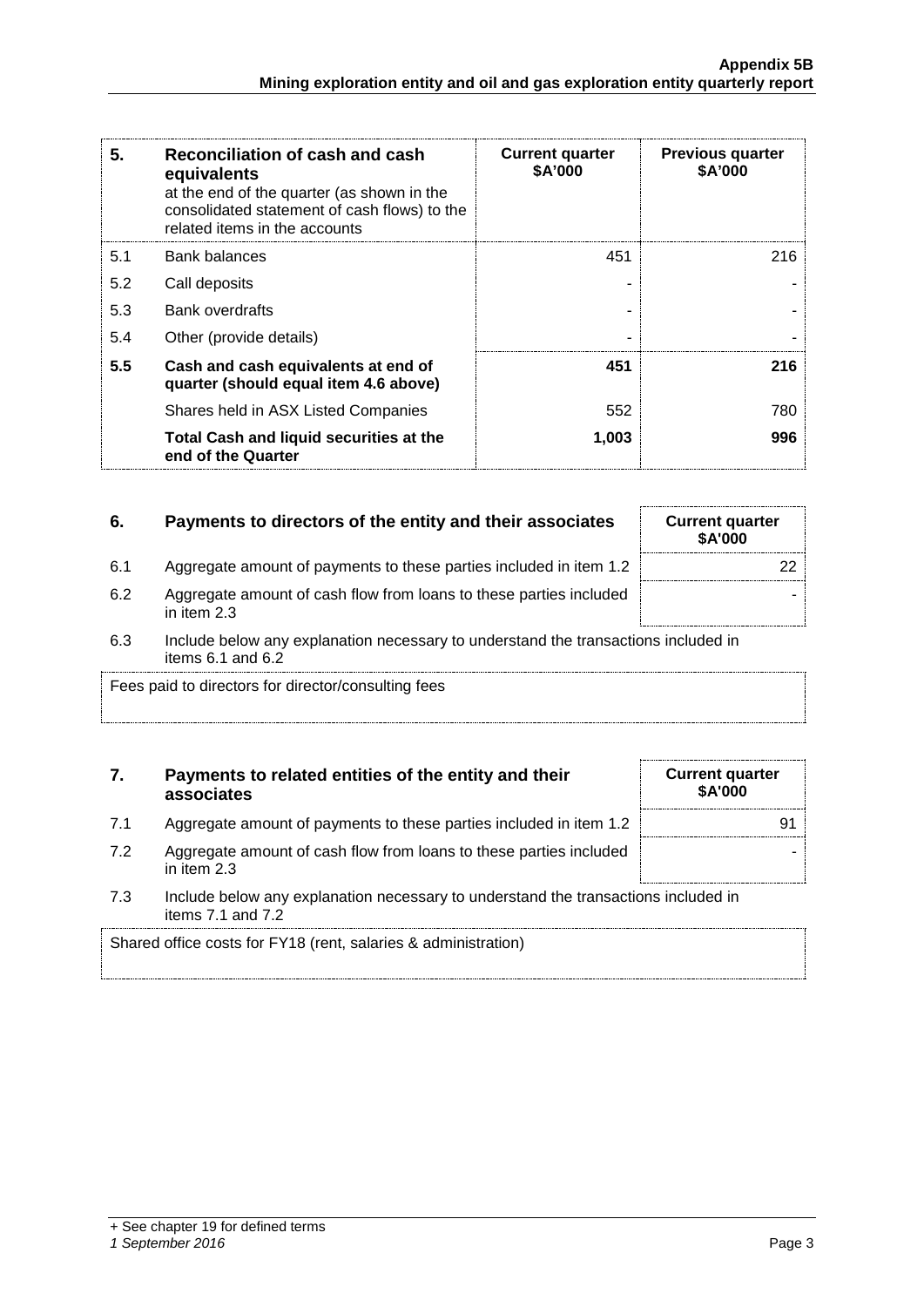| 8.  | <b>Financing facilities available</b><br>Add notes as necessary for an<br>understanding of the position                                                                                       | <b>Total facility amount</b><br>at quarter end<br>\$A'000 | Amount drawn at<br>quarter end<br>\$A'000 |  |
|-----|-----------------------------------------------------------------------------------------------------------------------------------------------------------------------------------------------|-----------------------------------------------------------|-------------------------------------------|--|
| 8.1 | Loan facilities                                                                                                                                                                               |                                                           |                                           |  |
| 8.2 | Credit standby arrangements                                                                                                                                                                   |                                                           |                                           |  |
| 8.3 | Other (please specify)                                                                                                                                                                        | ۰                                                         |                                           |  |
| 8.4 | Include below a description of each facility above, including the lender, interest rate and<br>whather it is secured or unsecured. If any additional facilities have been entered into or are |                                                           |                                           |  |

whether it is secured or unsecured. If any additional facilities have been entered into or are proposed to be entered into after quarter end, include details of those facilities as well.

n/a

| 9.  | <b>Estimated cash outflows for next quarter</b> | \$A'000 |
|-----|-------------------------------------------------|---------|
| 9.1 | Exploration and evaluation                      |         |
| 9.2 | Development                                     |         |
| 9.3 | Production                                      |         |
| 9.4 | Staff costs                                     |         |
| 9.5 | Administration and corporate costs              | 130     |
| 9.6 | Other (provide details if material)             |         |
| 9.7 | Total estimated cash outflows                   |         |

| 10.  | <b>Changes in</b><br>tenements<br>(items $2.1(b)$ and<br>$2.2(b)$ above)                          | <b>Tenement reference</b><br>and location | Nature of<br>interest | Interest at<br>beginning<br>of quarter | <b>Interest</b><br>at end of<br>quarter |
|------|---------------------------------------------------------------------------------------------------|-------------------------------------------|-----------------------|----------------------------------------|-----------------------------------------|
| 10.1 | Interests in mining<br>tenements and<br>petroleum tenements<br>lapsed, relinquished<br>or reduced | E20/742                                   | Granted               | 100%                                   | 0%                                      |
| 10.2 | Interests in mining<br>tenements and<br>petroleum tenements<br>acquired or increased              |                                           |                       |                                        |                                         |